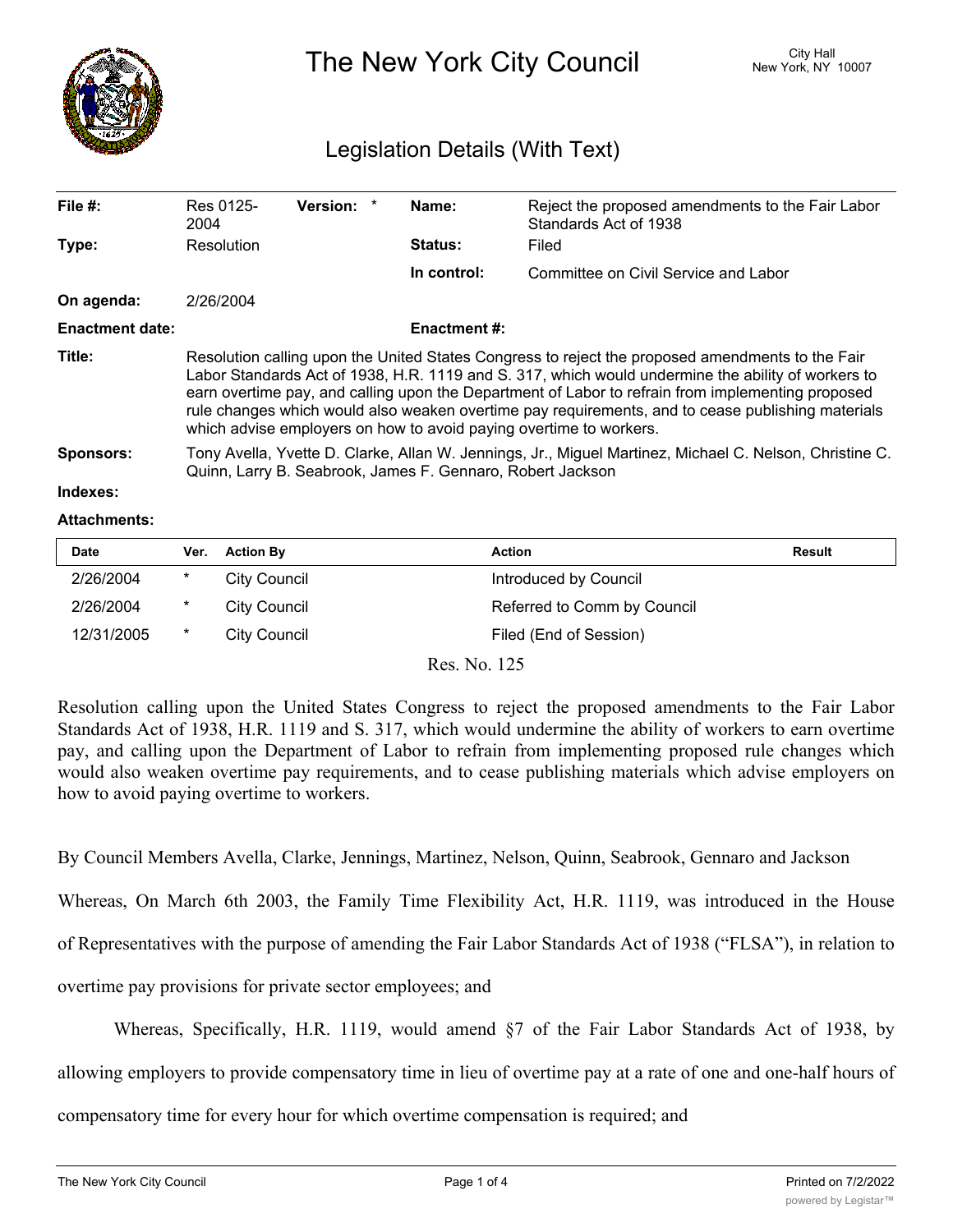Whereas, On February 2, 2002, similar legislation was also introduced in the Senate, S. 317, but no action has been taken on the bill; and

Whereas, H.R. 1119 was passed by the House of Representatives on April 9th, 2003; and

Whereas, On September 10, 2003, the Senate approved an amendment to the fiscal year 2004 Labor, Health and Human Services and Education appropriations bill (H.R. 2660) to ban the Department of Labor ("DOL") from implementing proposals to administratively change the overtime rules guaranteed under FLSA; and

Whereas, The House version of the bill did not contain these provisions, and after the conference committee merging the Senate and House versions of the bill concluded, the President threatened to veto the bill if the provisions were not included; and

Whereas, Pursuant to this bill, the employer would be required to pay an employee for unused compensatory time within thirty days of an employee's request, or upon voluntary or involuntary termination of employment, and in any case, no less than once a year; and

Whereas, Despite the putatively optional nature of the proposed compensation time requirements, there is a strong likelihood, given unequal bargaining positions between employers and many employees, that removing the mandatory force of overtime requirements would lead employers to coerce employees into accepting compensatory time in order to save on labor costs through the threat or implication that accepting compensatory time is a condition of employment; and

Whereas, In January 2004, the Senate passed an appropriations bill which would give the President and the DOL the ability to implement rules that would increase employer pressures on employees to work longer hours with no extra pay; and

Whereas, The appropriations bill amendments could increase the amount of overtime employers require their employees to work, thus undermining the forty hour work week; and

Whereas, In addition, the appropriations bill contains changes to the definitions of executive,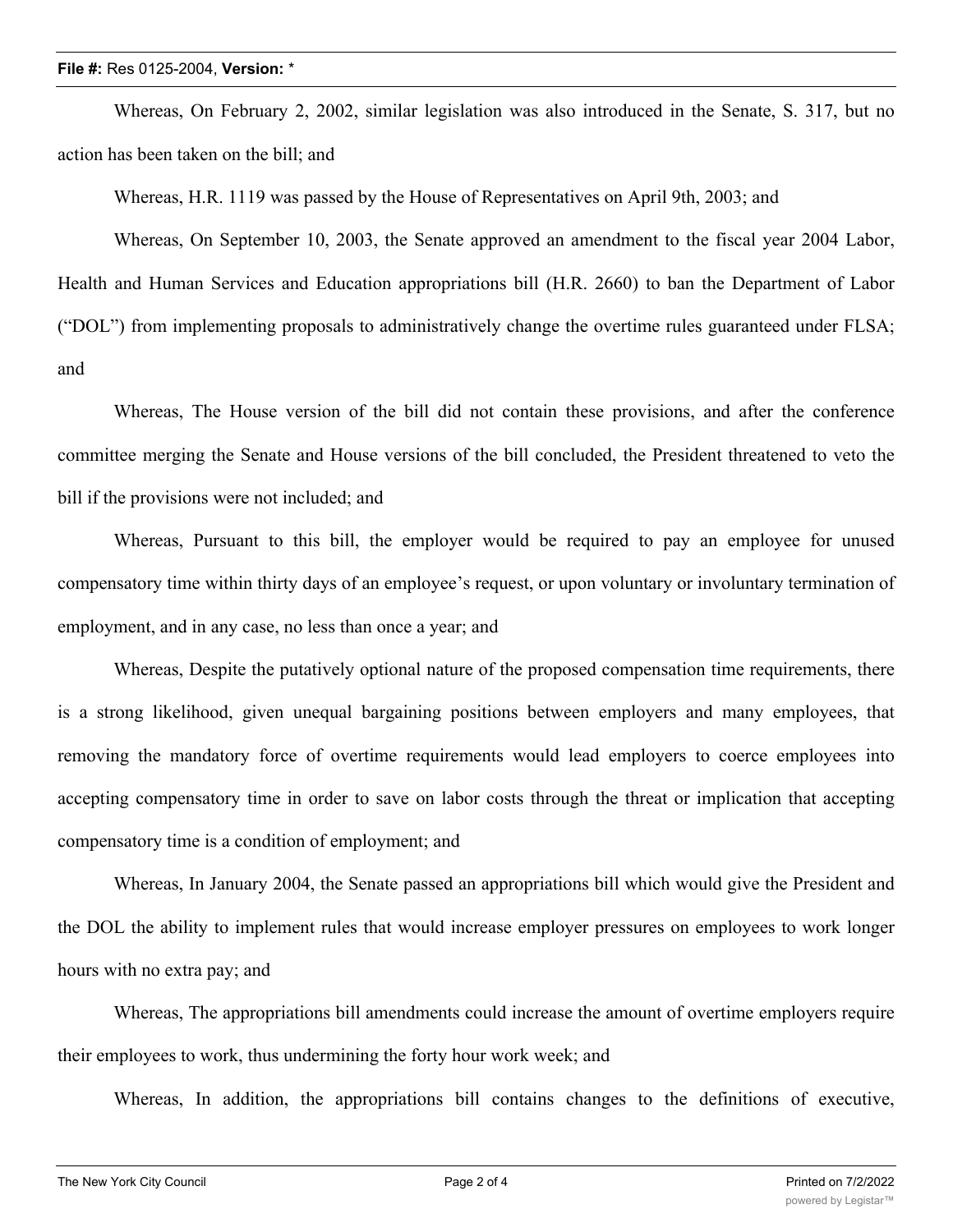administrative and professional employees, which conservative estimates from the Economic Policy Institute ("EPI") suggest would deny overtime compensation for between 2.5 and 5.5 million workers; and

Whereas, Rather than restricting coverage under the FLSA, Congress should amend the FLSA to make coverage under this Act available to workers who are not white collar workers or who have no real autonomy or only limited decision making power with respect to the duties of their job; and

Whereas, While the proposed changes would benefit an estimated 1.5 million workers, according to the DOL, by raising the salary minimum for overtime pay eligibility to \$425 per week, EPI maintains that at least that many workers would lose FLSA protection as a result of an exemption from the overtime pay requirements for those employees earning \$65,000 or above; and

Whereas, Many employees count on their overtime pay as a part of their income, and the proposed amendments would likely result in significant financial difficulty for families already struggling to make ends meet; and

Whereas, Despite the bill's goals of allowing parents to spend more time with their children, employees who are forced to accrue compensation time rather than receive overtime pay could find themselves using their compensation time for second and third jobs, thus further restricting time spent with their families; and

Whereas, In addition to the proposed changes to the FLSA, the DOL published suggestions in its March 2002 proposal on how employers can avoid paying overtime through actions such as lowering an employee's base pay, so that when overtime is added employers will not have to pay more than the employee's current base pay; and

Whereas, The DOL has also suggested that employers remove the employee's option of either receiving compensatory time or pay as compensation for overtime as a way to save on overtime pay costs; and

Whereas, The Bush Administration is seeking to radically overhaul and restrict the availability of overtime to the nation's workers under the guise of streamlining and simplifying the regulatory scheme; now, therefore, be it